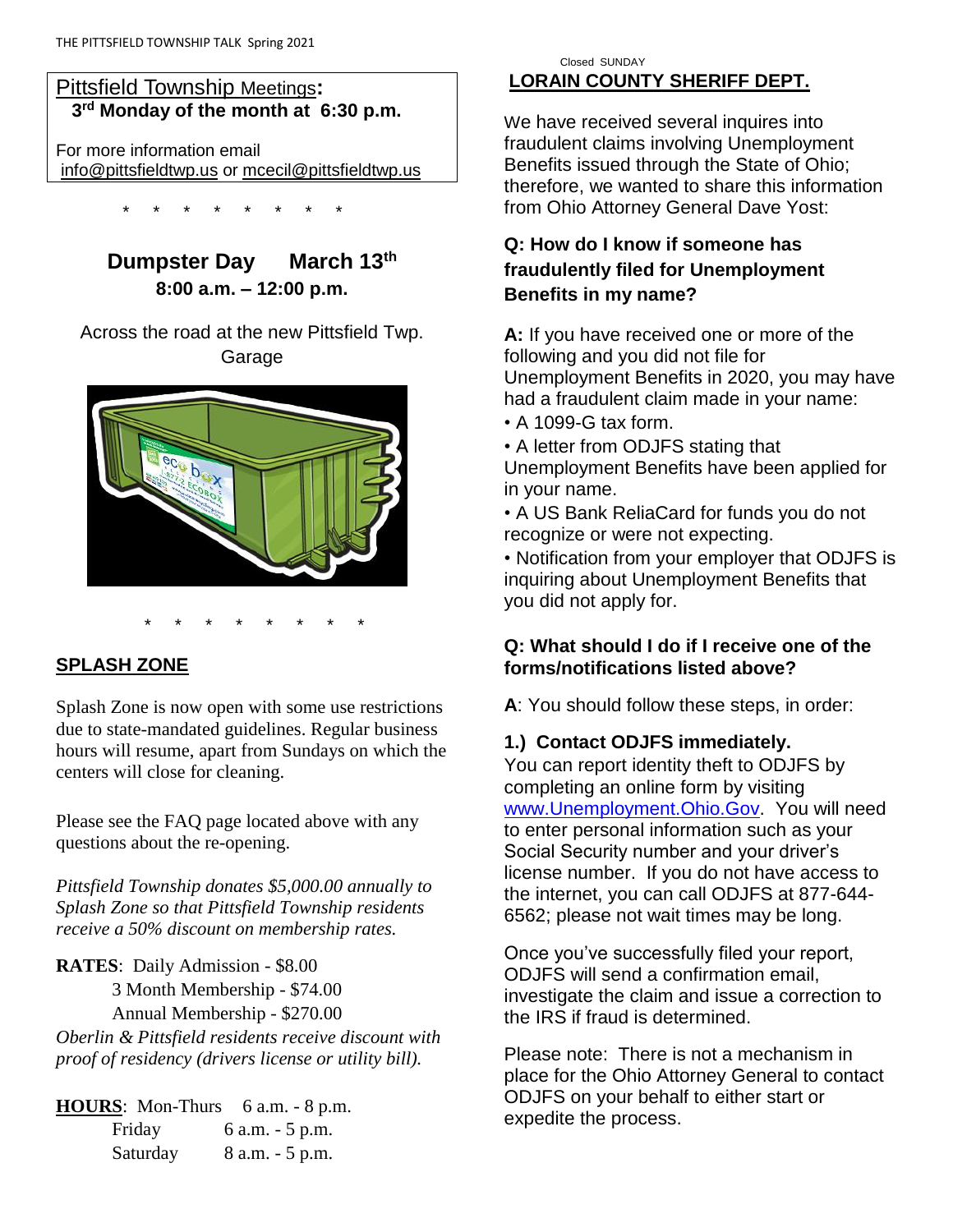## **2.) Check your credit report:**

Visit [www.annualcreditreport.com](http://www.annualcreditreport.com/) or call 877/322-8228 to do so. A credit report will shop all credit-related accounts open in your name, such as mortgages, credit cards and car loans. Credit reports are free through April 2021, and after that date, you are entitled to one free credit report per year from each of the main three credit reporting agencies. On your report, look for accounts and inquiries that you do not recognize. If you find anything suspicious, contact the Ohio Attorney General's Office (800/282-0515 or www.OhioAttorneyGeneral.gov).

#### **3. Consider placing an Initial Fraud Alert on**

**your credit report.** A fraud alert makes it harder for an identity thief to open credit accounts in your name and lasts for one year. You need to contact only one of the credit agencies listed below to place the alert; the one you contact will share the information with the other two. The agencies are:

Experien: [www.experian.com/fraud](http://www.experian.com/fraud) or (888/397-3742)

Equifax: [www.equifax.com](http://www.equifax.com/) or (800/680-7289) Transunion: [www.transunion.com](http://www.transunion.com/) or (800/680-7289

There is no charge to place an Initial Fraud Alert.

#### **4. Consider placing a permanent Security Freeze on your credit report.**

A Security Freeze will prevent others from opening credit in your name; such a freeze is free to place and is permanent. (You must pause or end it to open a new account.) Unlike an Initial Fraud Alert, for a Security Freeze, you must contact all three of the credit reporting agencies. Use the contact information listed above.

#### **Q: Can the Ohio Attorney General's Office resolve my Unemployment Benefits claim?**

**A:** Although the Ohio Attorney General's Office provides many services to help victims of identity theft, the office cannot resolve Unemployment Benefits claims; only ODJFS

can make an eligibility and/or fraud determination. However, if after checking your credit report, you find accounts that do not belong to you, you are encouraged to contact the Ohio Attorney General's Identity Theft Unit (800-282-0515 or

[www.OhioAttorneyGeneral.gov\)](http://www.ohioattorneygeneral.gov/).



### **Q: How can I protect myself from identity theft moving forward?**

**A:** There are many ways in which you can protect yourself from further identity theft;

- Never share personal information with someone who contacts you unexpectedly.
- Place an Initial Fraud Alert or permanent Security Freeze on your credit reports.
- Never carry unnecessary personal information, (Social Security card), in your wallet or purse.
- Don't conduct private business on personal WiFi.
- Use hard-to-guess passwords, especially for websites in which you have personal information stored.

[https://www.ohioattorneygeneral.gov/Files/Publ](https://www.ohioattorneygeneral.gov/Files/Publications-Files/Publications-for-Consumers/Consumer-Quick-Tips/Identity-Theft-Basics?fbclid=IwAR3uJgOF6oqtYaLa9PLTNnUsZmeSdbPufuQwuzs30Gk32Lg1uUWlwbVmPzY) [ications-Files/Quick-Tips/Identity-Theft-Basics](https://www.ohioattorneygeneral.gov/Files/Publications-Files/Publications-for-Consumers/Consumer-Quick-Tips/Identity-Theft-Basics?fbclid=IwAR3uJgOF6oqtYaLa9PLTNnUsZmeSdbPufuQwuzs30Gk32Lg1uUWlwbVmPzY)

\* \* \* \* \* \* \* \*